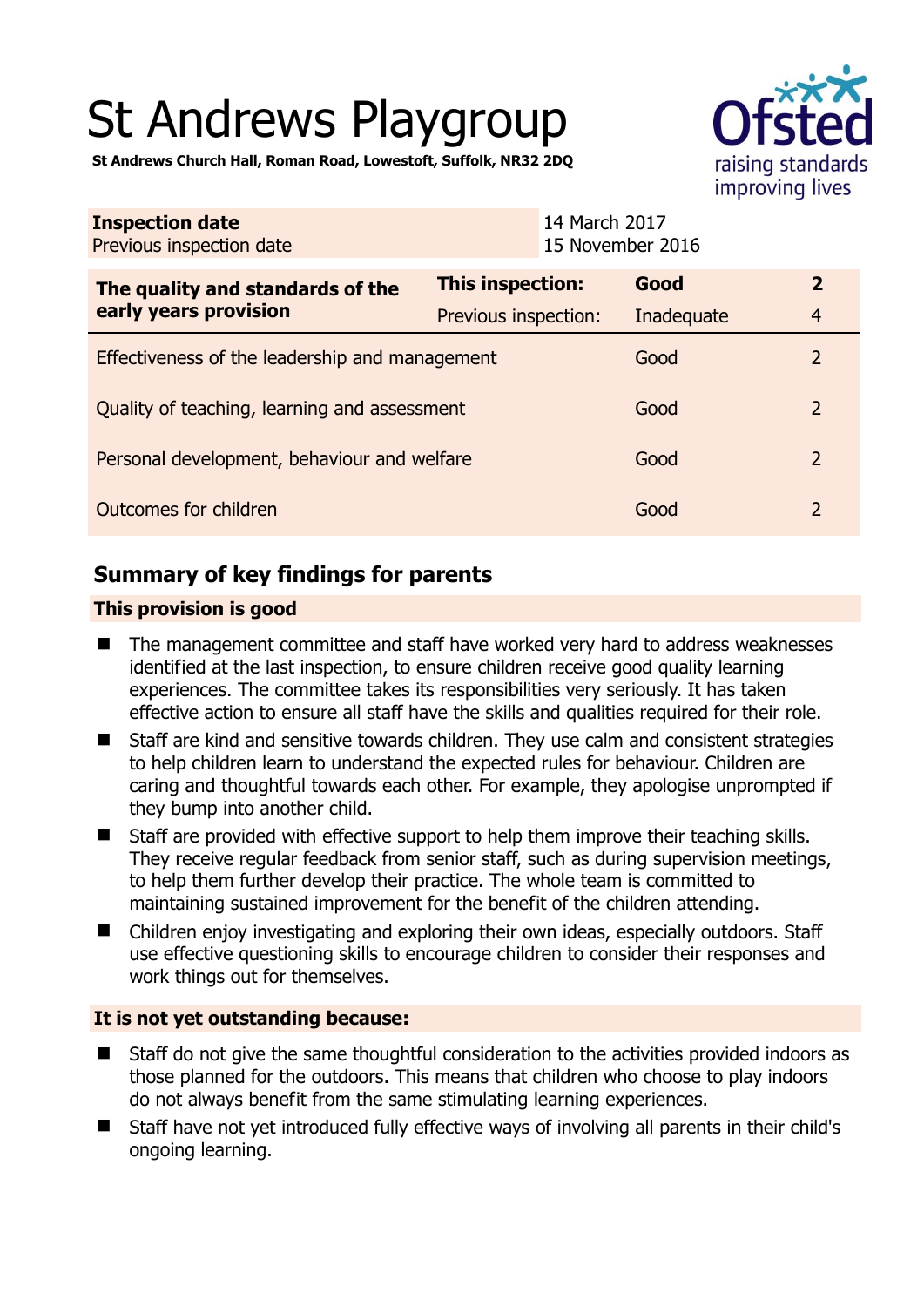# **What the setting needs to do to improve further**

#### **To further improve the quality of the early years provision the provider should:**

- $\blacksquare$  strengthen the planning for activities in the indoor environment, in order to help children who choose to play indoors have the same level of stimulating experiences as provided outdoors
- strengthen parents' involvement in children's ongoing learning to help provide all children with more consistent support between home and playgroup.

### **Inspection activities**

- The inspector observed the quality of teaching during activities indoors and outdoors, and assessed the impact this has on children's learning.
- The inspector spoke with staff and children during the inspection.
- The inspector completed a joint observation with the playgroup supervisor.
- The inspector held a meeting with the playgroup supervisor, deputy supervisor and members of the management committee. She looked at relevant documentation and evidence of the suitability of staff working in the playgroup.
- The inspector spoke to a number of parents during the inspection and took account of their views.

## **Inspector**

Gill Thornton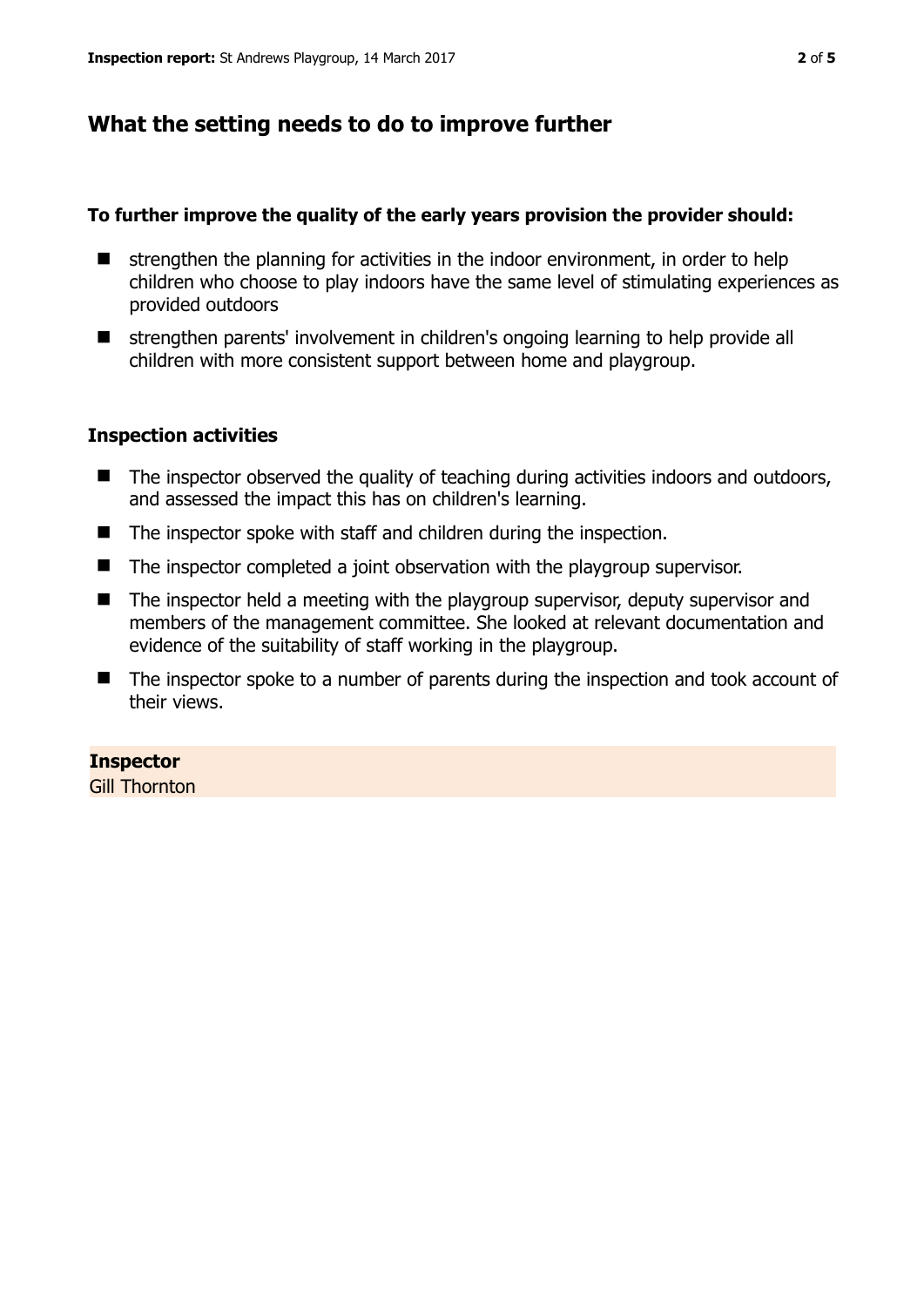## **Inspection findings**

#### **Effectiveness of the leadership and management is good**

Since the last inspection, staff have put to good use information gained from relevant training opportunities to help them improve their knowledge and skills. For example, behaviour management training has helped them work together to help children learn about the effects of their actions on others. The arrangements for safeguarding are effective. Staff have a good knowledge of the signs and symptoms that would alert them to concerns about a child's welfare. They are confident about the procedures to follow to protect children and keep them safe from harm. Staff implement sound policies and procedures to promote children's good health, safety and welfare. The new supervisor and deputy accurately monitor children's progress and achievements to identify and target any emerging gaps in children's learning. The committee and staff team develop effective action plans to help them continue to improve the playgroup. They gather parents' views about the playgroup and invite them to view their child's learning journals during parent meetings.

#### **Quality of teaching, learning and assessment is good**

Staff members work together effectively to implement a successful cycle of observation and assessment, to help accurately identify each child's stage of develop. They use the information gained to plan for what individual children need to learn next. Adult-led activities are well planned and creatively resourced. For example, staff use effective teaching skills to promote children's interest and understanding of mathematical concepts. Children excitedly explore and compare size and shape while investigating boxes and bags to see how many items they can fit inside. Outdoors, staff provide interesting imaginative play experiences that capture children's interest. Staff skilfully use recycled materials, using ideas gained from training, to extend children's learning opportunities.

#### **Personal development, behaviour and welfare are good**

Key persons gather information from parents which they use to help settle children into the playgroup when they first start attending. Parents comment on the remarkable change and the improved atmosphere at the playgroup. The staff are good role models. Children learn to take turns and take account of the needs of others. Staff praise children and thank them for being kind and helpful. Children are learning to respect and understand the views and beliefs of others. Staff encourage children to develop independence. For example, children learn to butter their own crackers at snack time and they enjoy the responsibility of washing up their own cup and plate.

#### **Outcomes for children are good**

Children are happy and enjoy their time at the playgroup. They are making good progress given their starting points and capabilities. They develop the key skills to support their next stage of learning and eventual move on to school. Children develop confidence and self-assurance, displaying curiosity and imagination during role play activities outdoors. They are eager to share their ideas with staff and each other. They demonstrate good physical skills, such as when they carefully use wheelbarrows to transport water and wooden blocks around the outdoor area.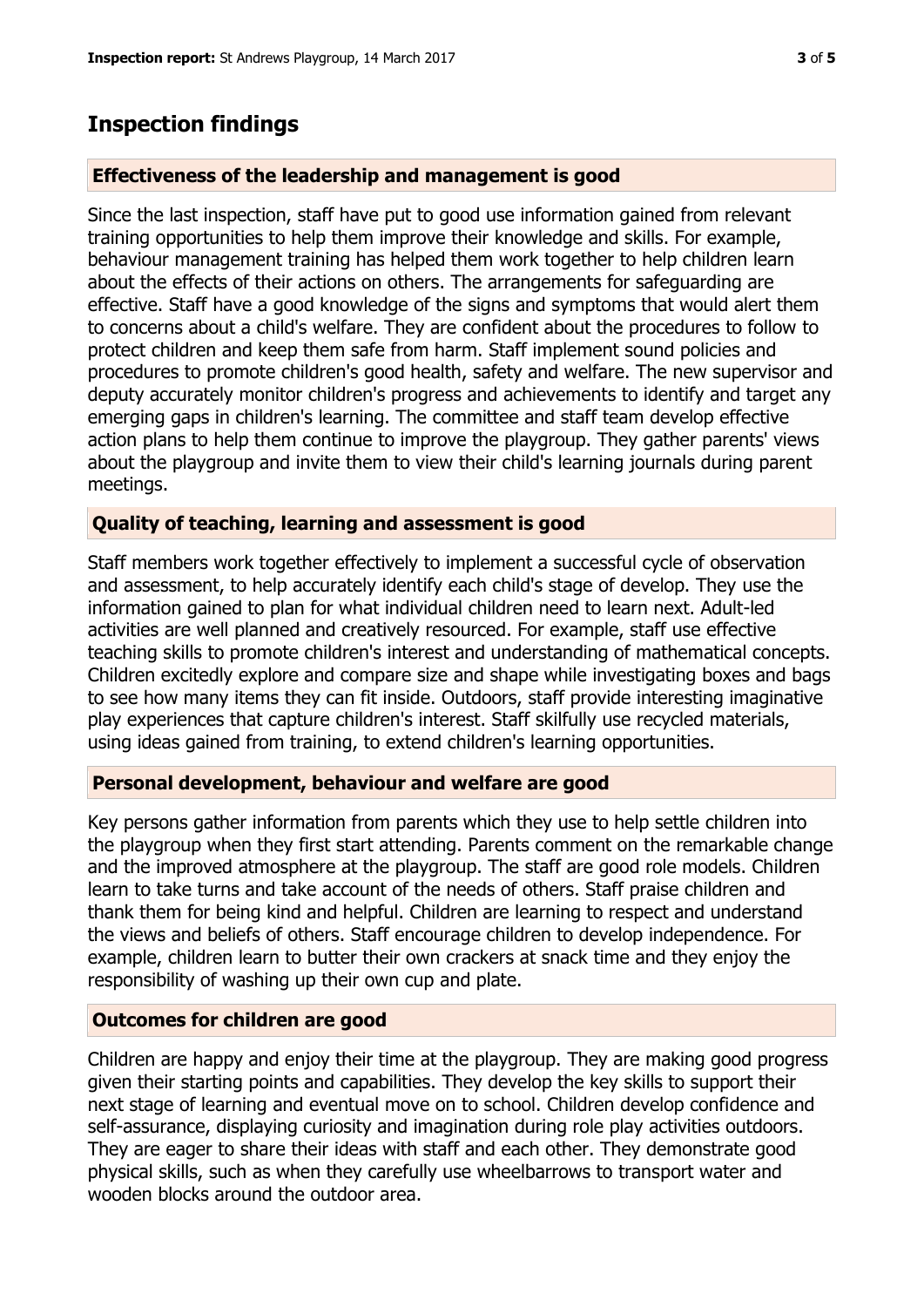# **Setting details**

| Unique reference number                             | 251641                                                                               |  |
|-----------------------------------------------------|--------------------------------------------------------------------------------------|--|
| <b>Local authority</b>                              | <b>Suffolk</b>                                                                       |  |
| <b>Inspection number</b>                            | 1079541                                                                              |  |
| <b>Type of provision</b>                            | Sessional provision                                                                  |  |
| Day care type                                       | Childcare - Non-Domestic                                                             |  |
| <b>Registers</b>                                    | Early Years Register, Compulsory Childcare<br>Register, Voluntary Childcare Register |  |
| <b>Age range of children</b>                        | $2 - 4$                                                                              |  |
| <b>Total number of places</b>                       | 30                                                                                   |  |
| Number of children on roll                          | 27                                                                                   |  |
| Name of registered person                           | St Andrews Playgroup (Lowestoft) Committee                                           |  |
| <b>Registered person unique</b><br>reference number | RP907851                                                                             |  |
| <b>Date of previous inspection</b>                  | 15 November 2016                                                                     |  |
| <b>Telephone number</b>                             | 01502 530 511                                                                        |  |

St Andrews Playgroup was registered in 1968. The playgroup employs seven members of childcare staff. Of these, six hold appropriate early years qualifications at level 2 or level 3. The playgroup opens from Monday to Friday during term time only. Sessions are from 8.45am to 11.45am.

This inspection was carried out by Ofsted under sections 49 and 50 of the Childcare Act 2006 on the quality and standards of provision that is registered on the Early Years Register. The registered person must ensure that this provision complies with the statutory framework for children's learning, development and care, known as the early years foundation stage.

Any complaints about the inspection or the report should be made following the procedures set out in the guidance 'Complaints procedure: raising concerns and making complaints about Ofsted', which is available from Ofsted's website: www.gov.uk/government/organisations/ofsted. If you would like Ofsted to send you a copy of the guidance, please telephone 0300 123 4234, or email enquiries@ofsted.gov.uk.